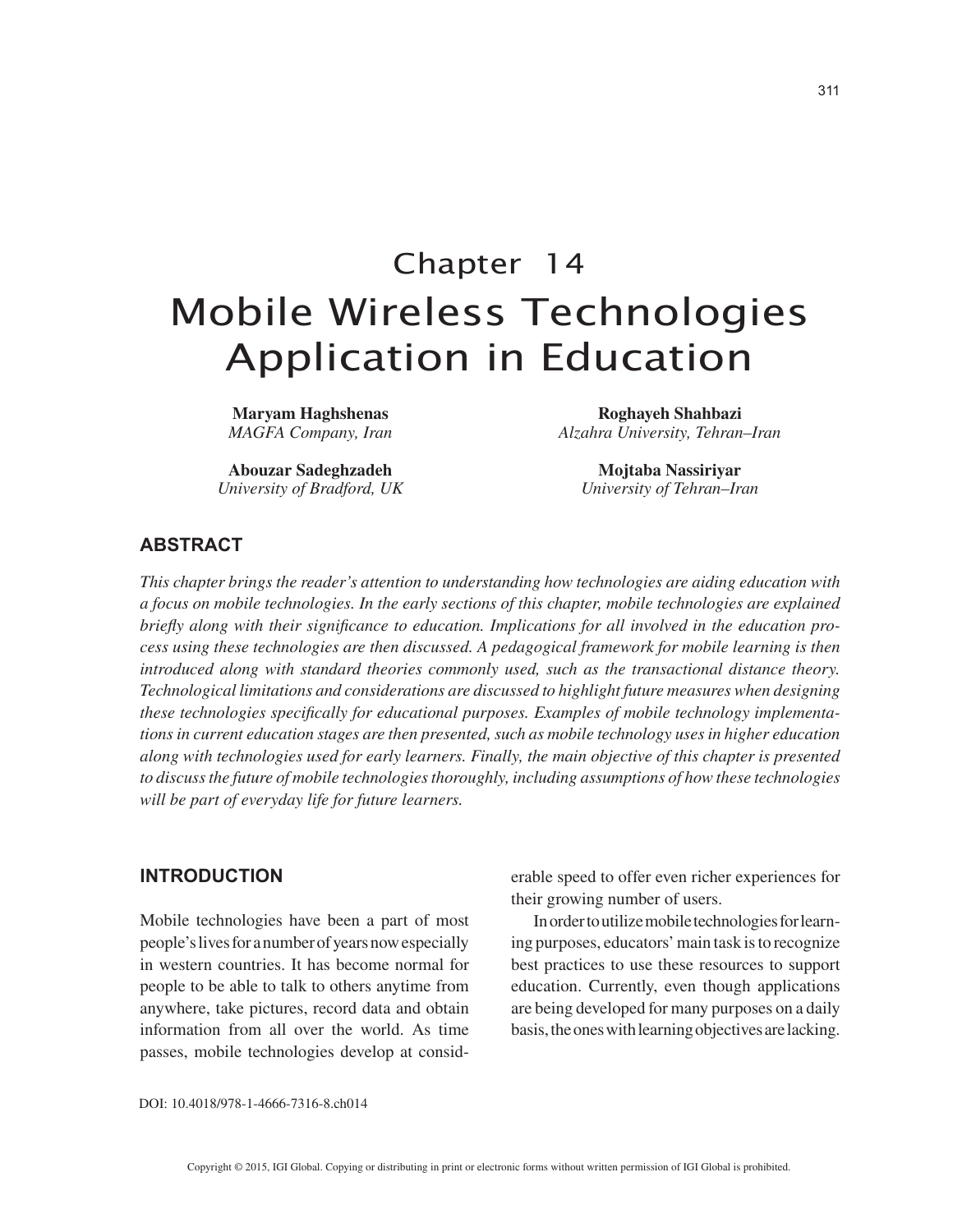## **MOBILE WIRELESS TECHNOLOGIES**

Mobile or wireless technologies are often mistaken as being the same as mobile wireless technologies. Mobile wireless technologies are different from mobile or wireless technologies simply because not all mobile technologies are wireless nor are all wireless technologies mobile. Mobile technologies consist of two aspects: mobility and computing. Mobile computing generally represents continuous access to network resources without limitation of time and location. Wireless generally represents the transmission of any kind of data such as text, voice, video or image which are conducted through radio waves, infrared waves or microwaves instead of wires. Therefore, mobile wireless technologies is defined as any wireless technology that uses radio frequency spectrum in any band to aid transmission of text data, voice, video or multimedia services to mobile devices freedom of time and location limitation.

# **MOBILE TECHNOLOGIES ACCESS TO NETWORK RESOURCES**

Due to technical complexities, understanding how teachers and students access network resources using mobile wireless devices are not easy. However, understanding how mobile wireless devices work may provide clearer insights to the use of this technology in all aspects of our society specifically education.

Wireless computers operate in a similar way to regular computers without the wires. A wireless network interface card is installed in laptop computers and uses a very low frequency instead of a wired connection to connect to a network, then sends a very low power signal to a wireless access point which is installed in buildings and classrooms. The wireless access points are connected to a wired network such as a local area network. Therefore, the wireless access points serve as the bridge between the wireless network interface card and the wire network. The wireless access points support transmission for many users simultaneously and far more than wired networks. However, using wireless access points to connect to a network limits the speed of transmission compared to wired computers.

In the case of PDAs and mobile wireless phones, users need to subscribe to wireless services which are provided by operators such as AT&T, Vodafone, and T-mobile etc. With wireless services subscription, teachers and students simply press some buttons on their mobile wireless devices to access the network. Different infrastructure is required for different mobile wireless devices in order to access network resources.

# **HOW CAN MOBILE TECHNOLOGIES BE SIGNIFICANT TO EDUCATION?**

Most technologies for personal use are mobile devices that can fit in our pockets and enable worldwide communication. This universal appeal creates an interest in utilizing these resources for learning purposes. There are many examples of learning using mobile devices such as personal digital assistants and mobile phones but are part of a larger space of possible mobile technologies which are mostly classified into the two dimensions of personal vs. shared and portable vs. static.

Education using mobile technologies is starting to reach institution wide implementations. Educators and developers should take into account the following factors for successful implementations:

- **Context:** Utilization of contextual information which may go against learner's privacy rights.
- **Mobility:** Being able to learn outside the classroom may cause learners to participate in activities what clash with the educators program or curriculum.